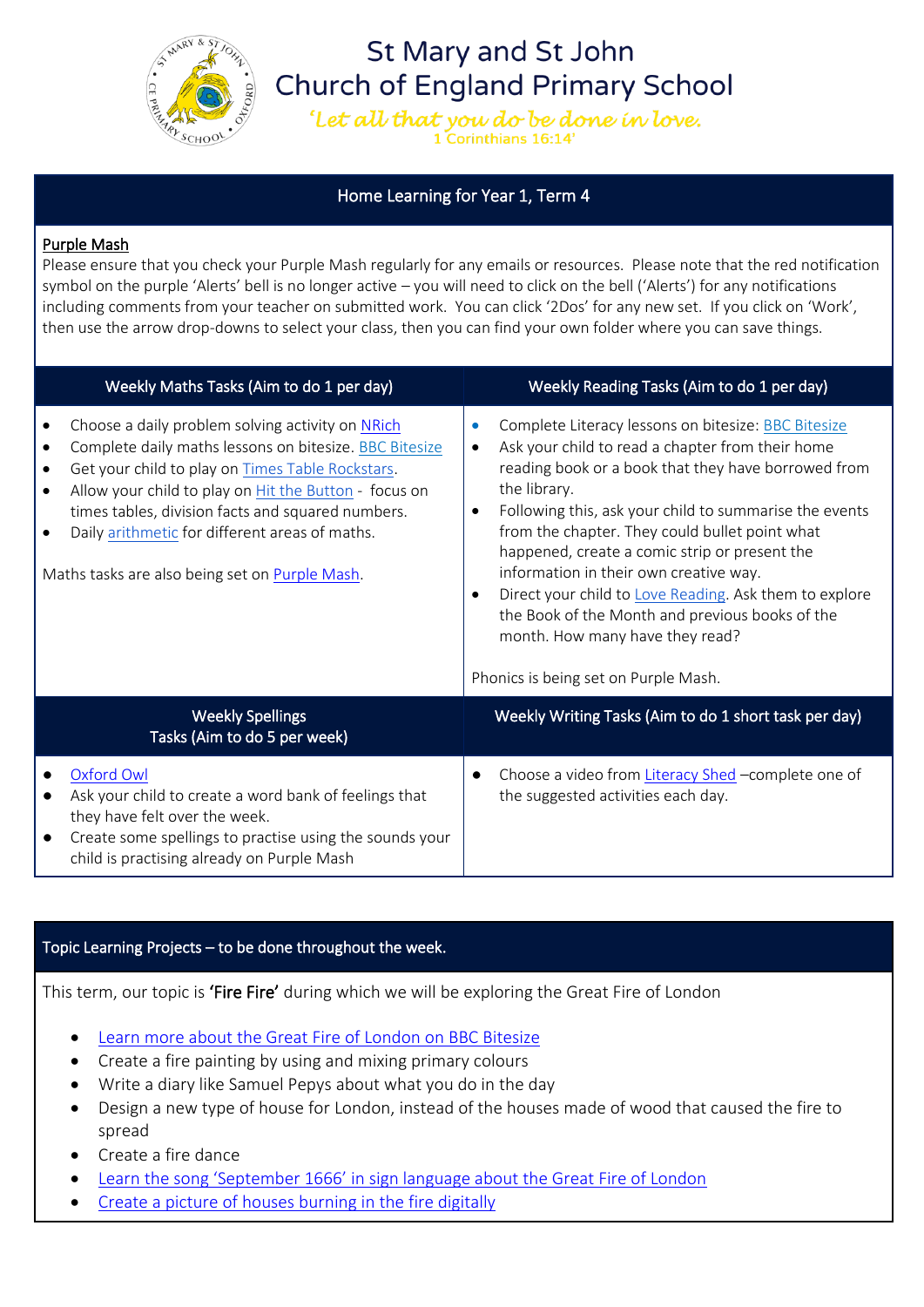- [Try a Great Fire of London quiz](https://www.purplemash.com/#app/quiz/great_fire_london_quiz_project_pack)
- [Have a go at finishing this Great Fire of London story](https://www.purplemash.com/#app/tools/2cas2_GFL_project_pack)
- Make a Great Fire of London game to play with your family and friends
- [Create a Great Fire of London game on Purple Mash](https://www.purplemash.com/#app/tools/2DIY3D_GFL_project_pack)
- [Try some coding to put out the fire!](https://www.purplemash.com/app/code/examples/gfl_2code_projectpack)
- Try baking some bread, just like Thomas Farriner baked in his bakery on Pudding Lane
- Write down as many adjectives as you can to describe fire. With a grown up, you could even use a candle to help!
- [Try the amazing Great Fire of London online game](https://www.fireoflondon.org.uk/game/)

## Additional learning activities you may wish to try:

[Oak Academy](https://classroom.thenational.academy/subjects-by-key-stage) – search by subject and Key Stage for additional daily activities

[Go Noodle](https://www.gonoodle.com/) – search for active brain breaks

[Twinkl Home Learning Hub](https://www.twinkl.co.uk/home-learning-hub) \*New (Timetabled activities updated regularly for each age group including links to videos and websites)

[BrainPOP](https://www.brainpop.com/) (subject-specific activities and games)

[Teacher's Pet](https://tpet.co.uk/latest-resources/) (you will need to create an account, but this is free to do. New resources added each week)

[Chatterpack](https://chatterpack.net/blogs/blog/resources-list-for-home-learning) (lots of links for different subjects)

[Vooks](https://www.vooks.com/) (storybooks online - can get 7 days free)

Thank you for all your support! The St Mary and St John Team